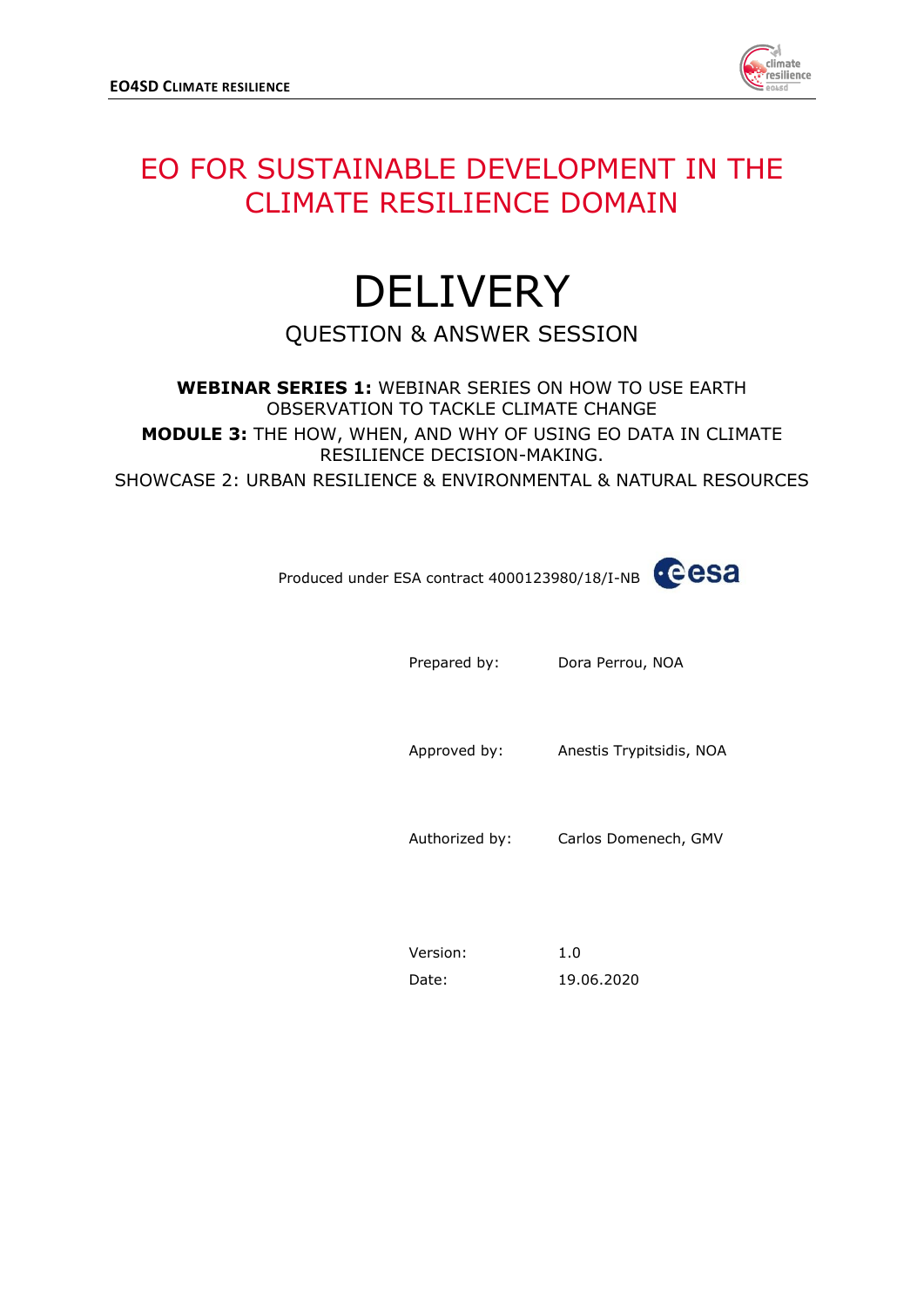

## **Q&A**

Q1: **Flavia:** How reliable is using past flood risk to model future risks? Won't the "natural" patterns we have seen historically change due to climate change?

A1: **Carlos Domenech:** Past floods events can be used to derive flood hazard maps from return periods (e.g.JRC's https://data.jrc.ec.europa.eu/collection/id-0054). But those are not taking into account neither climate change nor socioeconomic scenarios. There are efforts, however, to assess flood risks under both current baseline conditions and future projections. Check for instance WRI's Aqueduct project [https://www.wri.org/resources/data](https://www.wri.org/resources/data-sets/aqueduct-floods-hazard-maps)[sets/aqueduct-floods-hazard-maps.](https://www.wri.org/resources/data-sets/aqueduct-floods-hazard-maps)

Concerning our activity, our cluster is currently collaborating with WBG's MIGA to analyse region-wise what accumulated precipitation drives floods.

**Dora Perrou:** Please also note that our next Webinar (Module 4) will be focused on "*Water world and How EO data is deepening our knowledge of flood risk and water resource management".* For more information please visit this link: [http://eo4sd](http://eo4sd-climate.gmv.com/content/webinar-series-1-module-4)[climate.gmv.com/content/webinar-series-1-module-4](http://eo4sd-climate.gmv.com/content/webinar-series-1-module-4)

---

Q2: **Melkie Fenta:** how can I produce this product as a beginner ?

A2: **Carlos Domenech:** In many cases there is no need to produce new EO-based products as there are many on-going activities delivering free-of-charge information of great quality (e.g. Copernicus). Our webinar series include hands-on activities to learn how to play with the data.

---

Q3: **Girma Berhe Adane**: I saw the soil moisture data is available in copernicus global land service as it was presented firstly. Is the data available globally and applicable for any regional data without downscaling?

A3: **Carlos Domenech:** Highest spatial resolution (1km) is only available for Europe. Global data is however available at 0.1 deg in CGLS https://land.copernicus.eu/global/products/swi and at 0.25 from 1978 in C3S https://cds.climate.copernicus.eu/portfolio/dataset/satellitesoil-moisture

---

Q4: **Melkie Fenta:** How climate risk would be assessed at local level exaple at scheme level? A4: **Carlos Domenech:** EO provides contextual information to assess risks. Assessment of climate risks at local level might need support from models and in-situ data. Hydrodynamic models for instance in case of flood analysis.